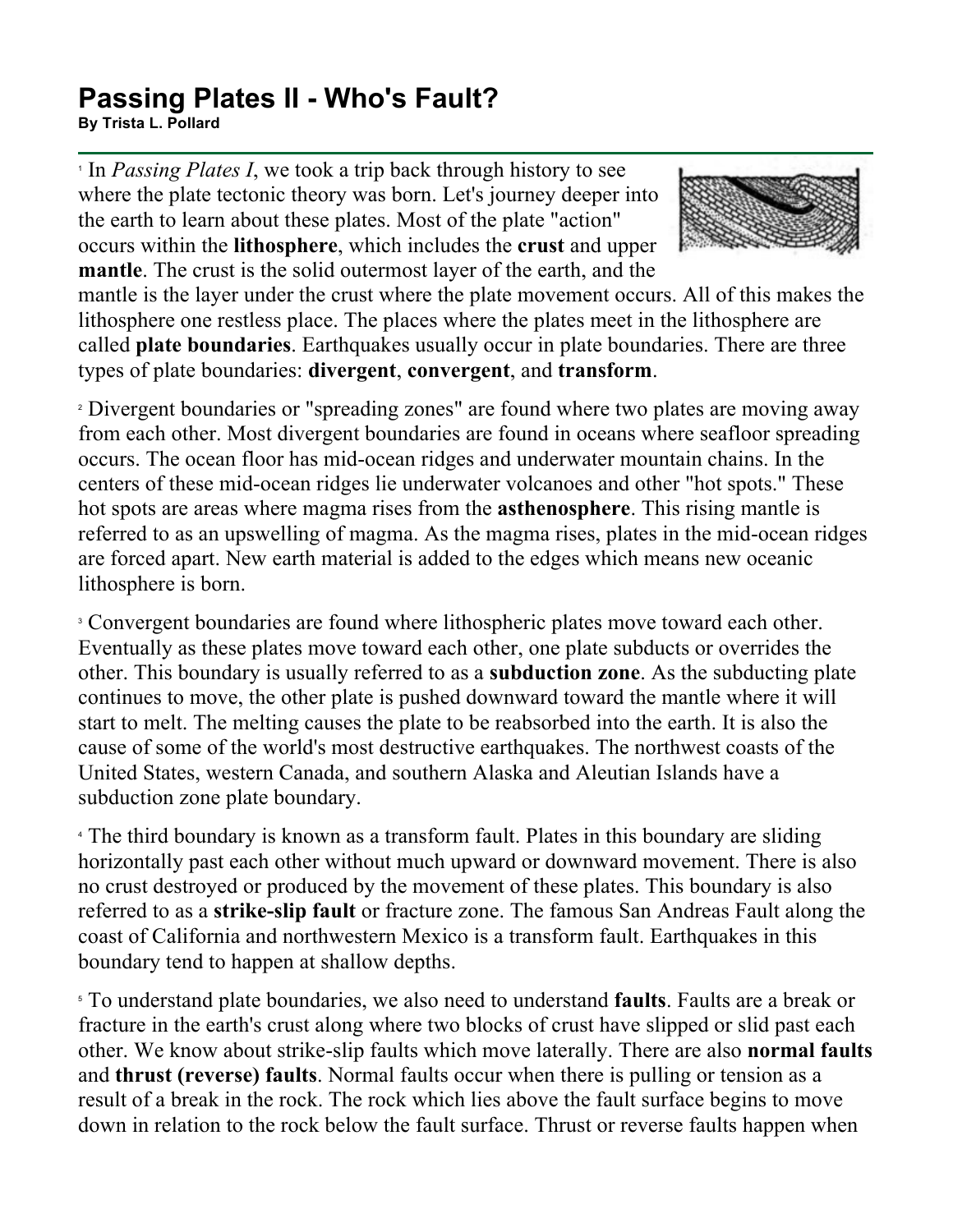there is compression or squeezing. Rocks above the fault surface move upward in relation to the rock below the fault surface. Strike-slip faults can happen with either type of stress (pulling or compression). Divergent boundaries usually have normal faults. Thrust or reverse faults usually occur along subduction zones.

<sup>6</sup> The one important finding by scientists about faults is that earthquakes tend to reoccur along faults. This makes sense because faults are areas where the earth's crust is the weakest. There used to be the belief that if stress were relieved on a fault, another earthquake would not occur. In fact, relieving stress in one area could add stress to another part of the fault. However, as Alfred Wegener and Arthur Holmes pointed out, the earth's surface is constantly shifting. Understanding plate boundaries and faults continues to help scientists as they monitor the earth's movement over time.

Copyright © 2013 edHelper